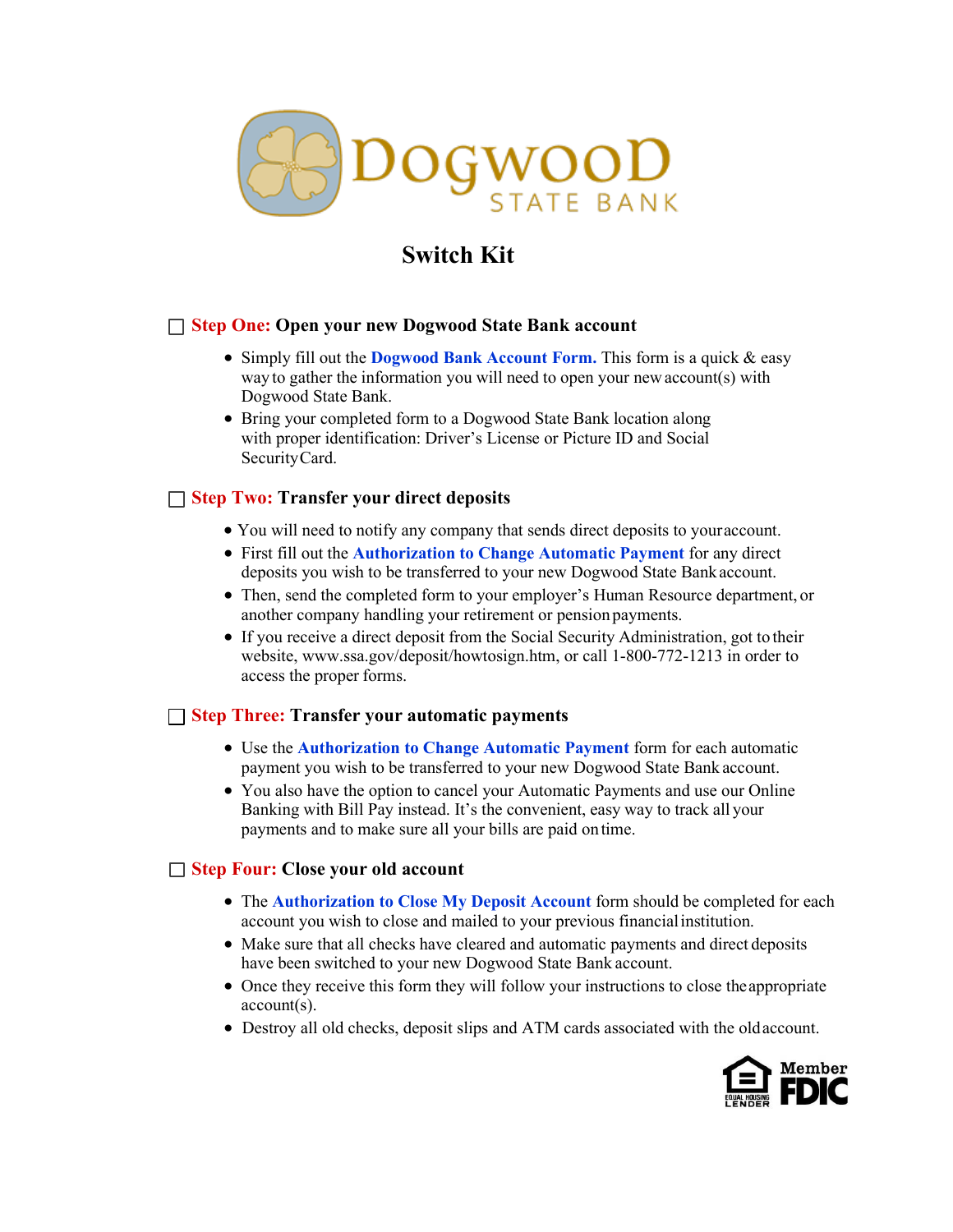## **Bring your completed forms to any location today so we can customize an account plan that works best for you!**

# **Step One: New Dogwood State Bank Checking/Savings Account Form**

| Please Check one:                         |                                         |  |  |
|-------------------------------------------|-----------------------------------------|--|--|
| Individual Account                        | Joint Account $\Box$                    |  |  |
| <b>Primary Account Holder Information</b> | <b>Joint Account Holder Information</b> |  |  |
| Name                                      | Name                                    |  |  |
| <b>Street Address</b>                     | <b>Street Address</b>                   |  |  |
| City, State, Zip                          | City, State, Zip                        |  |  |
| Mailing Address (if different)            | Mailing Address (if different)          |  |  |
| <b>Email Address</b>                      | <b>Email Address</b>                    |  |  |
| Home Phone                                | Home Phone                              |  |  |
| Work Phone                                | Work Phone                              |  |  |
| Cell Phone                                | Cell Phone                              |  |  |
| Social Security Number                    | Social Security Number                  |  |  |
| Driver's License Number                   | Driver's License Number                 |  |  |
| State Exp. Date                           | State Exp. Date                         |  |  |

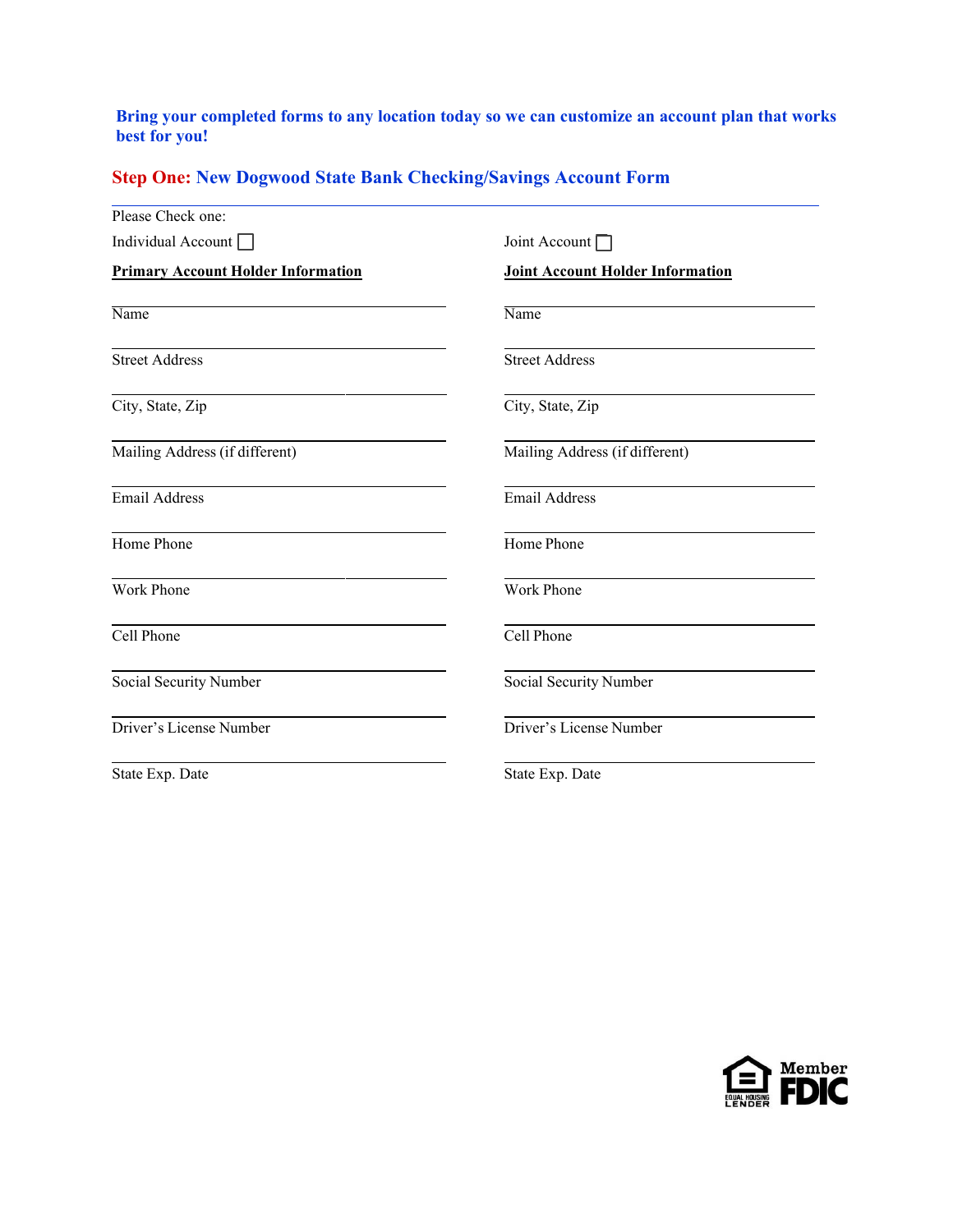| Date of Birth        | Date of Birth        |
|----------------------|----------------------|
| Mother's Maiden Name | Mother's Maiden Name |
| Employer             | Employer             |
| Occupation           | Occupation           |
| Signature            | Signature            |

# **Step Two: Authorization to Change Direct Deposit**

| Company Name                                                                                                                                                                                                                                                                                                       |              |                        |             |                          |
|--------------------------------------------------------------------------------------------------------------------------------------------------------------------------------------------------------------------------------------------------------------------------------------------------------------------|--------------|------------------------|-------------|--------------------------|
| Company Address                                                                                                                                                                                                                                                                                                    |              |                        | City, State | Zip                      |
| <b>RE: Switching My Direct Deposit</b><br>I have recently changed banks and would like to have my transactions with your company changed to my new<br>account. Please discontinue transactions from my old account and begin using my new Dogwood StateBank.<br>I have enclosed a voided check for your reference. |              |                        |             |                          |
| Name                                                                                                                                                                                                                                                                                                               |              | Social Security Number |             |                          |
| <b>Street Address</b>                                                                                                                                                                                                                                                                                              |              |                        |             |                          |
| City                                                                                                                                                                                                                                                                                                               | <b>State</b> | Zip                    |             | Contact Telephone Number |
| <b>Previous Financial Institution Information:</b>                                                                                                                                                                                                                                                                 |              |                        |             |                          |
| Name of Financial Institution                                                                                                                                                                                                                                                                                      |              |                        |             |                          |
| Address                                                                                                                                                                                                                                                                                                            |              |                        |             |                          |
| City                                                                                                                                                                                                                                                                                                               |              | <b>State</b>           |             | Zip                      |
| <b>Account Number</b>                                                                                                                                                                                                                                                                                              |              |                        |             |                          |

Member<br>ELANGER FDIC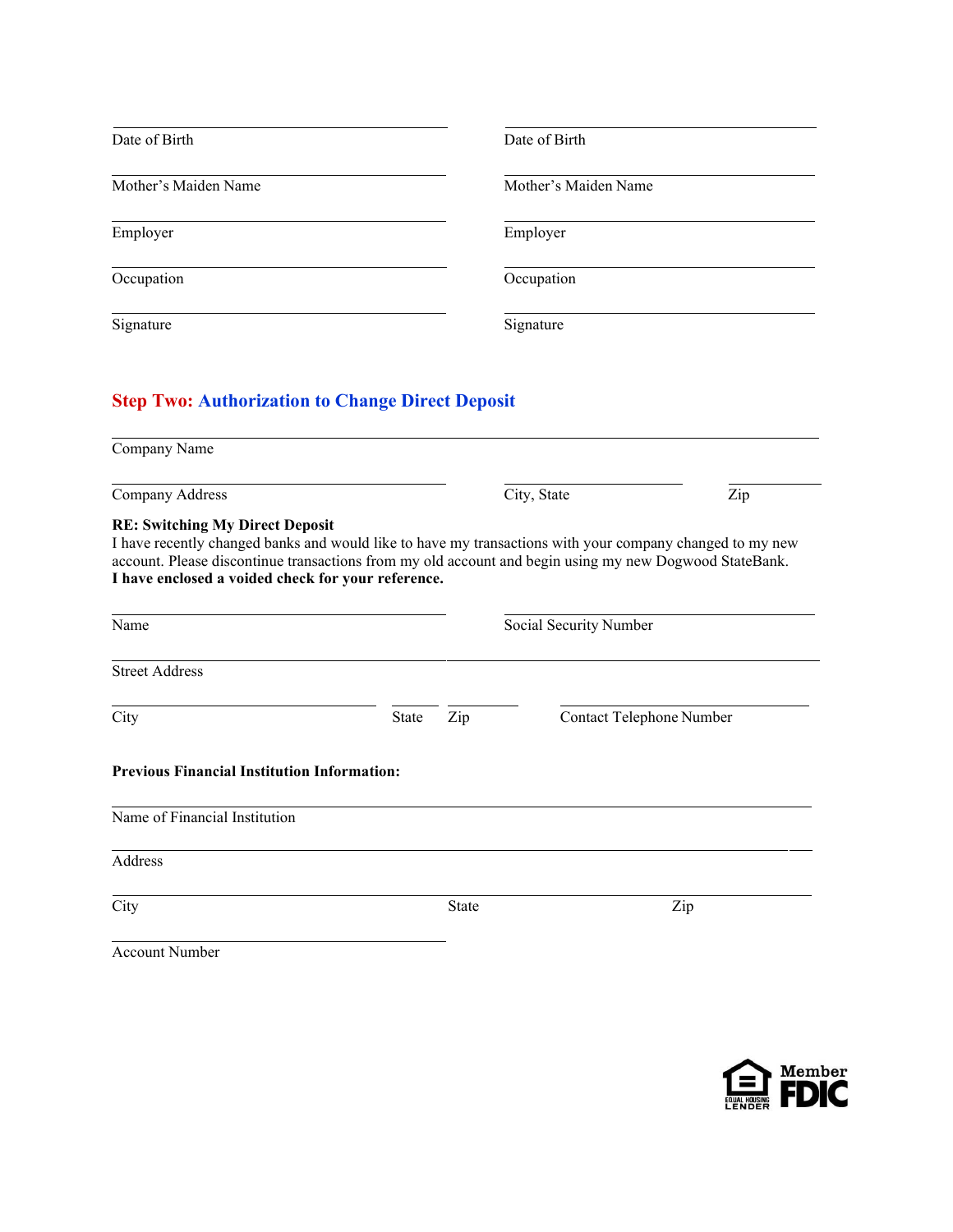#### **New Financial Institution Information:**

| Dogwood State Bank<br>5401 Six Forks Road, Suite 100<br>Raleigh, NC 27609                                                                                                         |                     |                                           |                          |  |
|-----------------------------------------------------------------------------------------------------------------------------------------------------------------------------------|---------------------|-------------------------------------------|--------------------------|--|
| Routing Number: 053112466                                                                                                                                                         |                     |                                           |                          |  |
| Checking Account $\Box$<br>Savings Account $\Box$                                                                                                                                 |                     |                                           |                          |  |
| <b>Effective Date</b>                                                                                                                                                             |                     | <b>Account Number</b>                     |                          |  |
| Print Name                                                                                                                                                                        |                     | Print Name Secondary Authorized Signature |                          |  |
| <b>Signature Secondary</b>                                                                                                                                                        |                     | Authorized Signature                      |                          |  |
| Date                                                                                                                                                                              |                     | Date                                      |                          |  |
| Company Name                                                                                                                                                                      |                     | City, State                               | Zip                      |  |
| Company Address<br><b>RE: Switching My Automatic Payment</b><br>I have recently changed banks and would like to have my transactions with your company changed to my new account. |                     |                                           |                          |  |
| Please discontinue transactions from my old account and begin using my new Dogwood State Bank Account. I have<br>enclosed a voided check for your reference.                      |                     |                                           |                          |  |
| Name                                                                                                                                                                              |                     | Social Security Number                    |                          |  |
| <b>Street Address</b>                                                                                                                                                             |                     |                                           |                          |  |
| City                                                                                                                                                                              | <b>State</b><br>Zip |                                           | Contact Telephone Number |  |
| <b>Previous Financial Institution Information:</b>                                                                                                                                |                     |                                           |                          |  |
| Name of Financial Institution Address                                                                                                                                             |                     |                                           |                          |  |

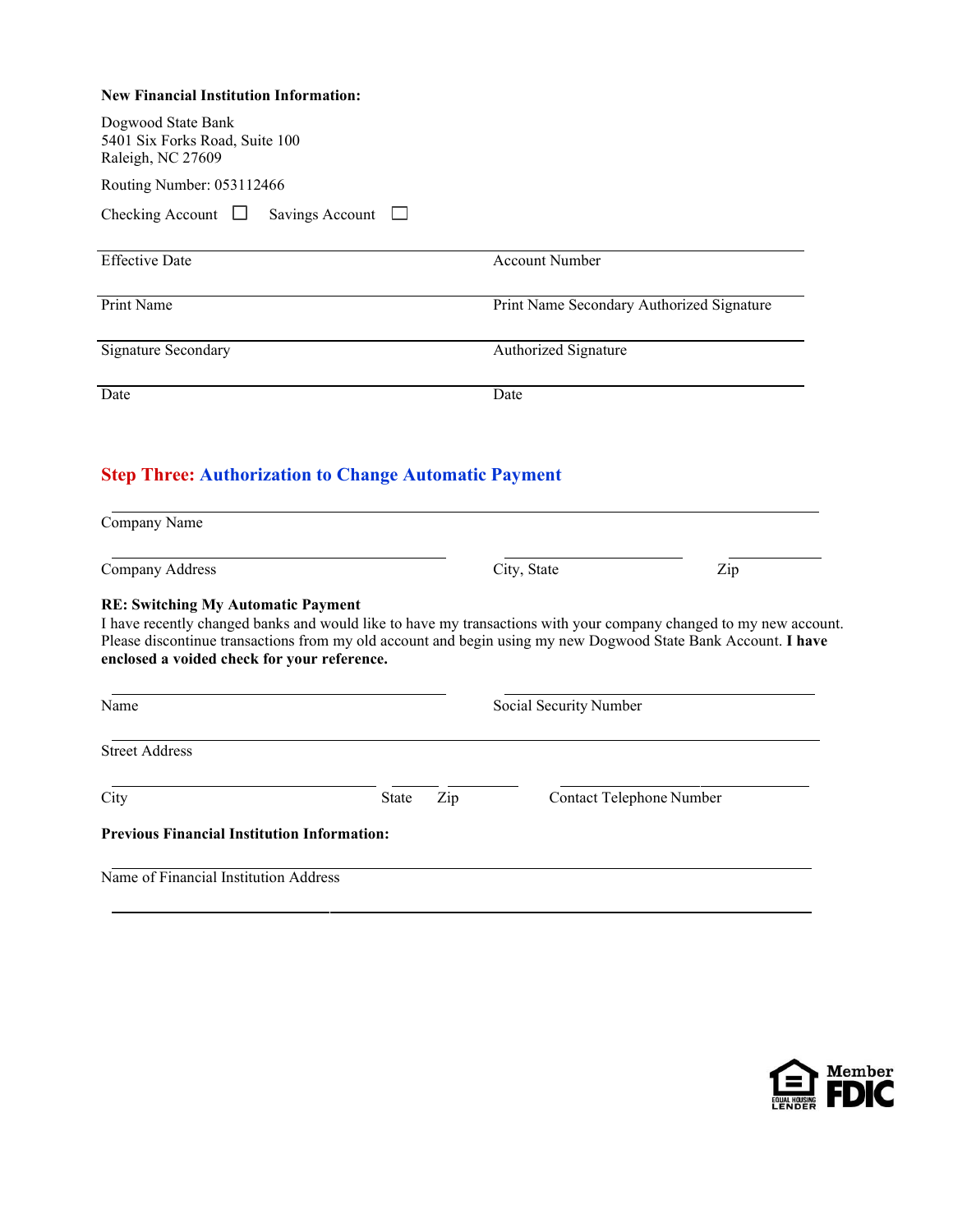| City                                                                      | State                 | Zip                                       |
|---------------------------------------------------------------------------|-----------------------|-------------------------------------------|
| <b>Account Number</b>                                                     |                       |                                           |
| <b>New Financial Institution Information:</b>                             |                       |                                           |
| Dogwood State Bank<br>5401 Six Forks Road, Suite<br>100 Raleigh, NC 27609 |                       |                                           |
| Routing Number: 053112466                                                 |                       |                                           |
| Checking Account $\Box$<br>Savings Account $\Box$                         |                       |                                           |
| <b>Effective Date</b>                                                     | <b>Account Number</b> |                                           |
| Print Name                                                                |                       | Print Name Secondary Authorized Signature |
| Signature Secondary                                                       | Authorized Signature  |                                           |
| Date                                                                      | Date                  |                                           |

# **Step Four: Authorization to Close My Deposit Account**

| City, State                                                                                                  | Zip |
|--------------------------------------------------------------------------------------------------------------|-----|
|                                                                                                              |     |
| I have recently changed banks and would like you to close the following account(s) listed below immediately: |     |
| Social Security Number                                                                                       |     |
| Social Security Number                                                                                       |     |
| <b>Account Number</b>                                                                                        |     |
|                                                                                                              |     |



#### Account Number Account Number